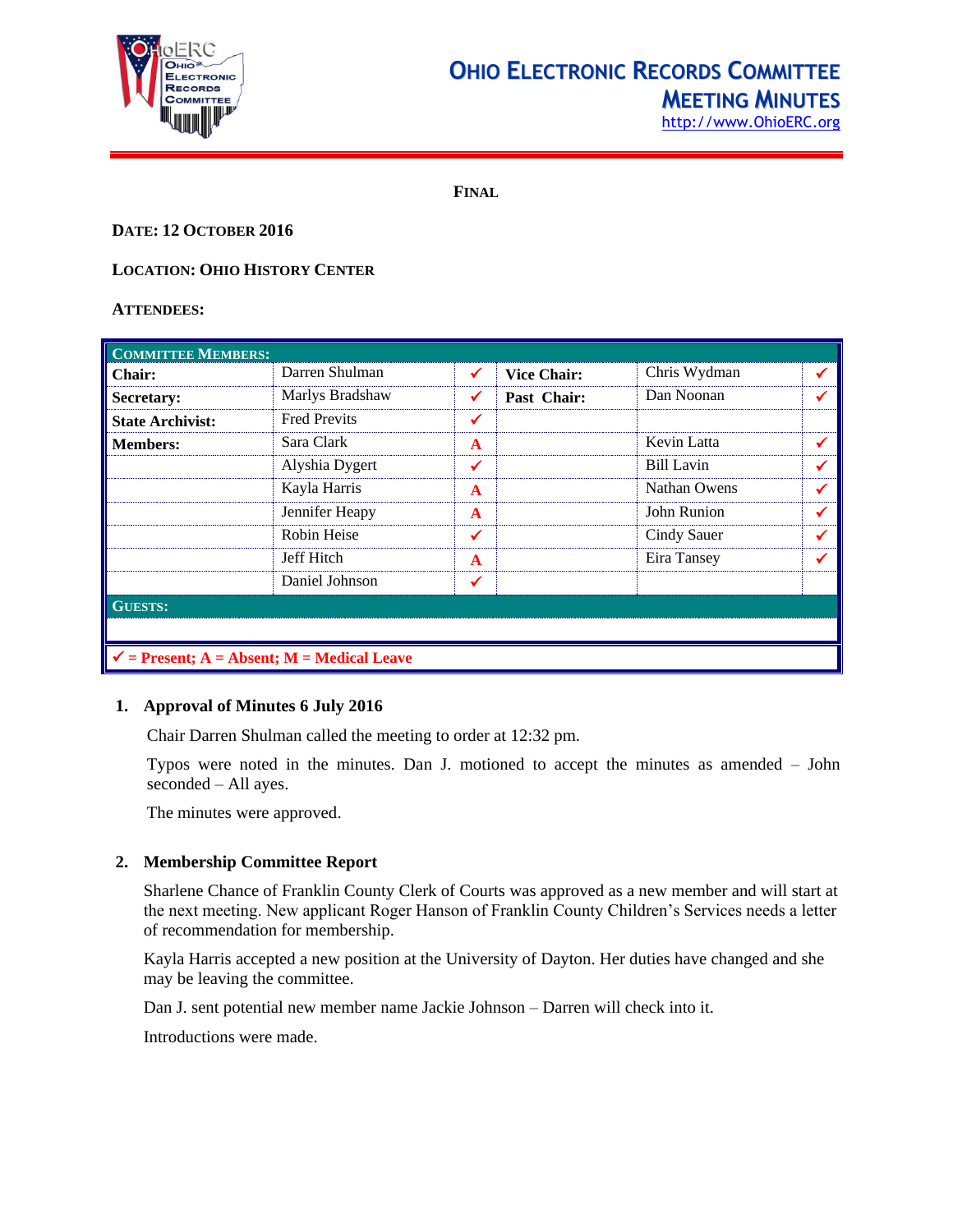

# **3. Elections!**

*3.1.*Chris Wydman is the new Chair – 2 year rolling term.

Darren thanked Dan N. for having the longest term as Chair and Past-Chair.

Darren thanked Nate, Bill, & Dan J. for the Scanning Tool and everyone else who helped with the training session.

*3.2.* Election of Vice-Chair (automatically becomes Chair at end of term)

Nate was nominated – All ayes.

*3.3.*Election of Secretary

Marlys was nominated – All ayes.

*3.4.*Darren is the new Past-Chair.

# **4. Presentation: Kevin Latta on State Archives Program Initiatives**

Vast amount of records on original format CDs and 3 ¼" floppy disks. The inventoried records of Governor Strickland consist of 1.06 terabytes. In comparison, Governor Taft only had 117 gigabytes. Governor Kasich is expected to have even more than Strickland.

Kevin created a transfer form and new procedure for electronic records found with paper. He used open source software – baby steps to get CDs onto a stable platform. They are not cataloged as of yet. The new form designates what is restricted or confidential. Dan N. said they use S1-S4 (S1 open/website, S2 business, S3 private, S4 restricted)

Kevin copies to server, created backup CDs, and converts to PDF. Eira does redactions only after a records request. Dan N. agreed that it is better to do something in baby steps rather than waiting.

Eira asked about BitCurator – Kevin said he didn't use it – Eira suggested putting it on a virtual machine.

## **5. 2017 Program Discussion**

Fred requested funding through the OHRAB Grant for a presentation of the Scanning Tool and life cycle of digital format. We will find out at the end of the year if we will receive grant.

John will see if we can have program at Stark County. They have a third floor meeting room that holds 50-60 with microphone, screen, and projector. He needs dates to secure rooms.

Nate suggested breaking up group with half touring facility and half at presentation. Darren suggested October.

Cindy suggested BGSU Perrysburg. They have an archive/scanning area with a classroom next door that holds 75 people at \$225-300/day with open parking.

John thought that Mahoning County might also be a possibility with a lab, large conference room, and parking – now in the middle of construction. John will ask for more details.

We will decide in January.

Darren asked for someone to be in charge of programming. Chris and John volunteered.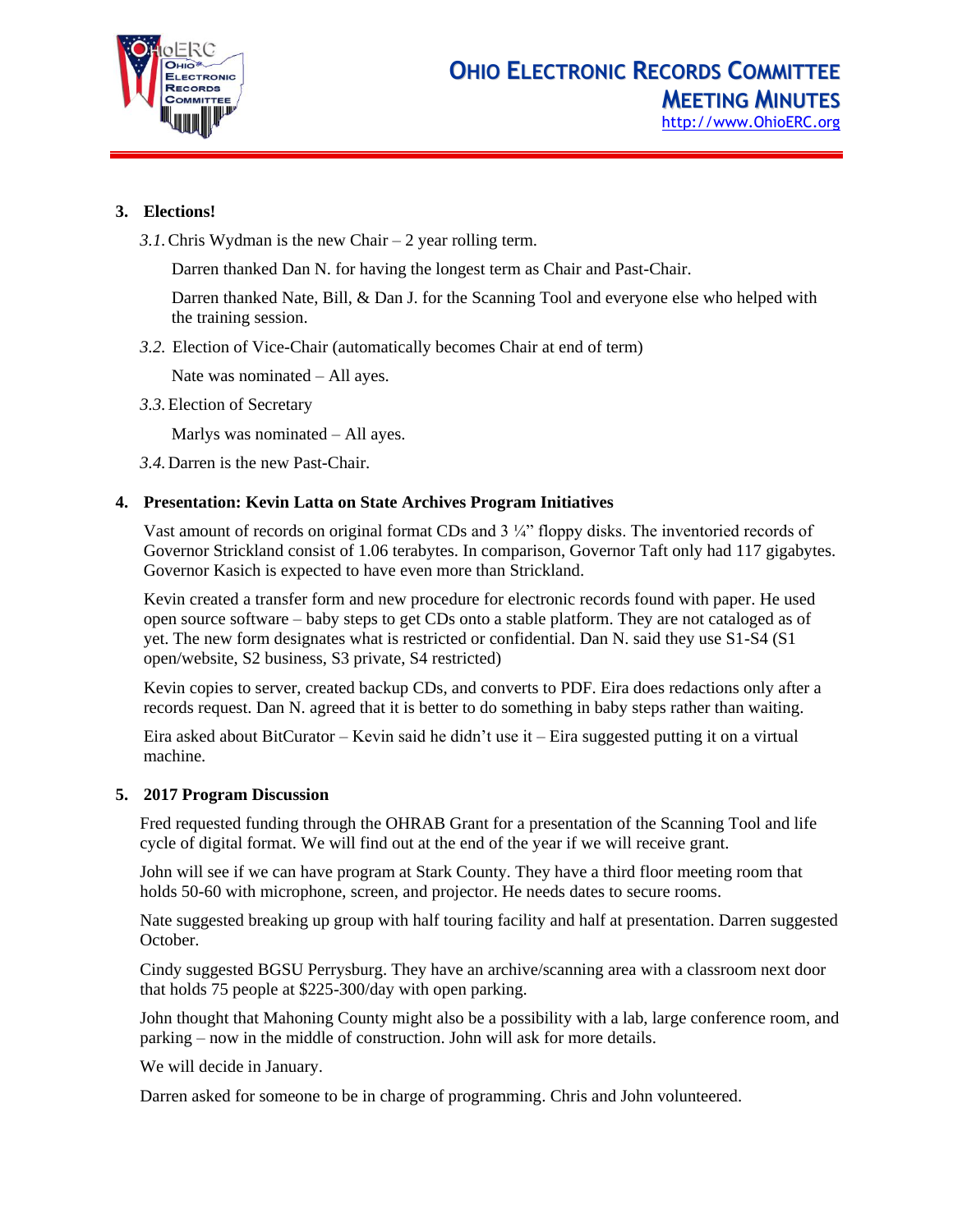

### **6. Consolidation of Guidelines**

Intro is done.

Eira wondered if we need a handbook or just have tip sheets on topics. Email has challenges. We should include products we can offer, more like the scanning tool.

Dan N. would like to see underpinning architecture update – simplify and streamline.

Cindy will do cleanup and flag if it seems really off.

### **7. Information Governance Tip Sheet**

Nate sent out research – will be taking certification test in November.

FAQ – explain what it is and what it isn't. 1 page tip sheet, explain certification – Nate and John – draft for next meeting. Dan N. and Darren will also help with editing.

Darren – this dovetails with who needs to be at the table.

Dan N. – we should address in intro to handbook – tip sheet and point to other resources. Dan J. would like it to point to a lot of links.

### **8. Discussion of Priorities for Next Year**

Eira has some theoretical issues with Capstone. National Archives – all electronic records have to be managed in electronic format. Retain top people emails permanently, less and less for lower people.

3 areas of investigation

- 1. What is happening at the federal level?
- 2. Have any at state level implemented this or any other new methods?
- 3. How does current Ohio Law enhance or constrain abilities to adopt new methods?

Transparency in government conflicts with Capstone.

We would like to do an environmental scan over 6 months. Eira will lead, aided by Alyshia, Darren, and Dan N.

Nate talked about Electronic Records Day at the AG's office – links and recommendations, games, ideas about building toolkits, and guides on outreach.

## **9. Remember to Use Activity Log**

Please enter information. Dan N. will update dates.

#### **10. Other New Business from the Floor**

Nate asked about website stats. Eira said that August was through the roof. Dan N. said the index was hacked again. Since NAGARA there were 699 sessions, 556 different users, and 1659 page views. 78% were new users, 22% were returning users, with 498 from the US.